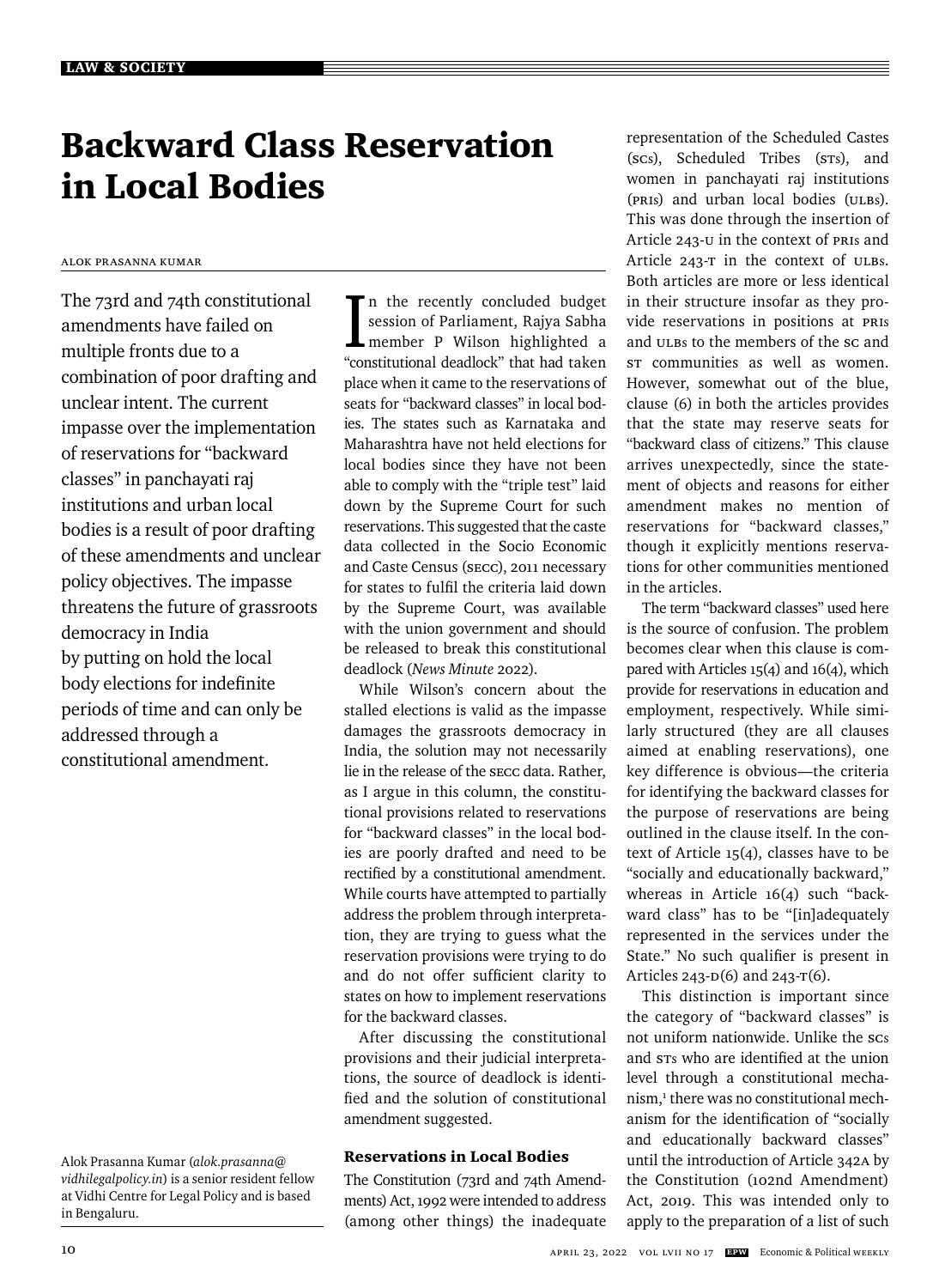#### **LAW & SOCIETY**

classes for the purpose of reservation at the union level and did not per se interfere with the states' power to identify the backward classes for reservations at the state level. While the judgment in *Indra Sawhney v Union of India and Ors* (1992) has laid down certain criteria as to how "socially and educationally backward classes" may be identified for the purpose of reservations, this is only an expansion of the principle laid down in clauses (4) of both Articles 15 and 16, respectively. From a plain reading of either Articles  $243-D(6)$  and  $243-T(6)$ , it is therefore not clear how the "backward class of citizens" ought to be identified to grant them the benefit of reservations.

### Judicial Interpretation

A constitution bench of the Supreme Court interpreted Articles 243-D(6) and 243-T(6) in *K Krishna Murthy & Ors v Union of India* (2010) where the two clauses were challenged as being contrary to the basic structure of the Constitution. While upholding the two clauses, the then Chief Justice of India K G Balakrishnan also attempted to clarify the scope of these clauses. His judgment, on behalf of the bench, did note the unclear wording of clause (6). Specifically:

Admittedly, Articles 243-D(6) and 243-T(6) do not provide guidance on how to identify the backward classes and neither do they specify any principle for the quantum of such reservations. Instead, discretion has been conferred on state Legislatures to design and confer reservation benefits in favour of the backward classes. It is, but natural that, questions will arise in respect of the exercise of discretionary power.<sup>2</sup>

While saying so, the Court agreed with the argument that reservation in local self-government is distinct from that in educational institutions and employment, and a mechanical application of the interpretation of Articles 15(4) and 16(4) to Articles 243-D(6) and  $243-T(6)$  could not be done.<sup>3</sup> While rejecting the "creamy layer" test from *Indra Sawhney v Union of India,* it did import the 50% cap on reservations applied in the context of reservations under Articles  $15(4)$  and  $16(4)$ . As regards the criteria as to which classes would be "backward," the Court leaves it to the states to carry out a "rigorous investigation" into the barriers to political participation for such communities. Given that the case only concerned the constitutional validity of Articles 243-D(6) and  $243-T(6)$ , the Court did not go into the specific state legislation.

A decade later, in *Vikas Kishanrao Gawali v the State of Maharashtra* (2021) the Court subjected the law, providing for reservation of seats in PRIs, that is, the Reservation Notifications under the

Maharashtra Zilla Parishads and Panchayat Samitis Act, 1961 to the judgment in Krishna Murthy and struck down the reservations for backward classes in the state as unconstitutional. In Gawali,<sup>4</sup> the Court distilled a "triple test" out of the judgment in Krishna Murthy, requiring the state to

(1) set up a commission to identify the backwardness, in terms of political participation, (2) have the commission determine the extent of reservation in local bodies, and (3) limit the reservation to 50% of the positions in the local bodies.

Finding that the Reservation Notifications under the Maharashtra Zilla Parishads and Panchayat Samitis Act, 1961 fulfilled none of these three, the Court struck it down.

Given the poor drafting, the Court's interpretation of Articles 243-D(6) and  $243-T(6)$  in Krishna Murthy is, at best, an educated guess; yet in Vikas Gawali, the Court insists that the states should hold to the full rigour, the best guess of the Court, how they determine the backward classes and the quantum of reservations. The states' attempts to overcome Vikas Gawali through ordinances have come to a cropper in Court, and as matters stand, the states are unsure how they ought to identify backward classes for the purpose of reservations under Articles  $246-D(6)$  and  $246-T(6)$ , and

### **WORK at the** *EPW*

### **Business Representative**

The *Economic & Political Weekly* (*EPW*) is looking to appoint a Business Representative on a contract basis.

The candidate's primary responsibilities will cover sales and marketing of *EPW*, and involve extensive travelling across the country. The candidate would need to attend exhibitions and book fairs, and solicit bulk institutional subscriptions. The candidate should be highly motivated and have the ability to work independently for achieving subscription revenue and targets as per the approved business plans.

**Desired qualifications:** An MBA or a graduate with at least 2–3 years' experience of working in front line sales. Previous experience in the publishing industry would be an added advantage.

Interested candidates should send their curriculum vitae (CV) addressed to the General Manager to **appointments@epw.in** with the subject line—Business Representative.

The last date for submission of applications is **8 May 2022**.

The interview will be conducted in our Mumbai office.

The selected candidate should be in a position to join at the earliest in our Mumbai office.